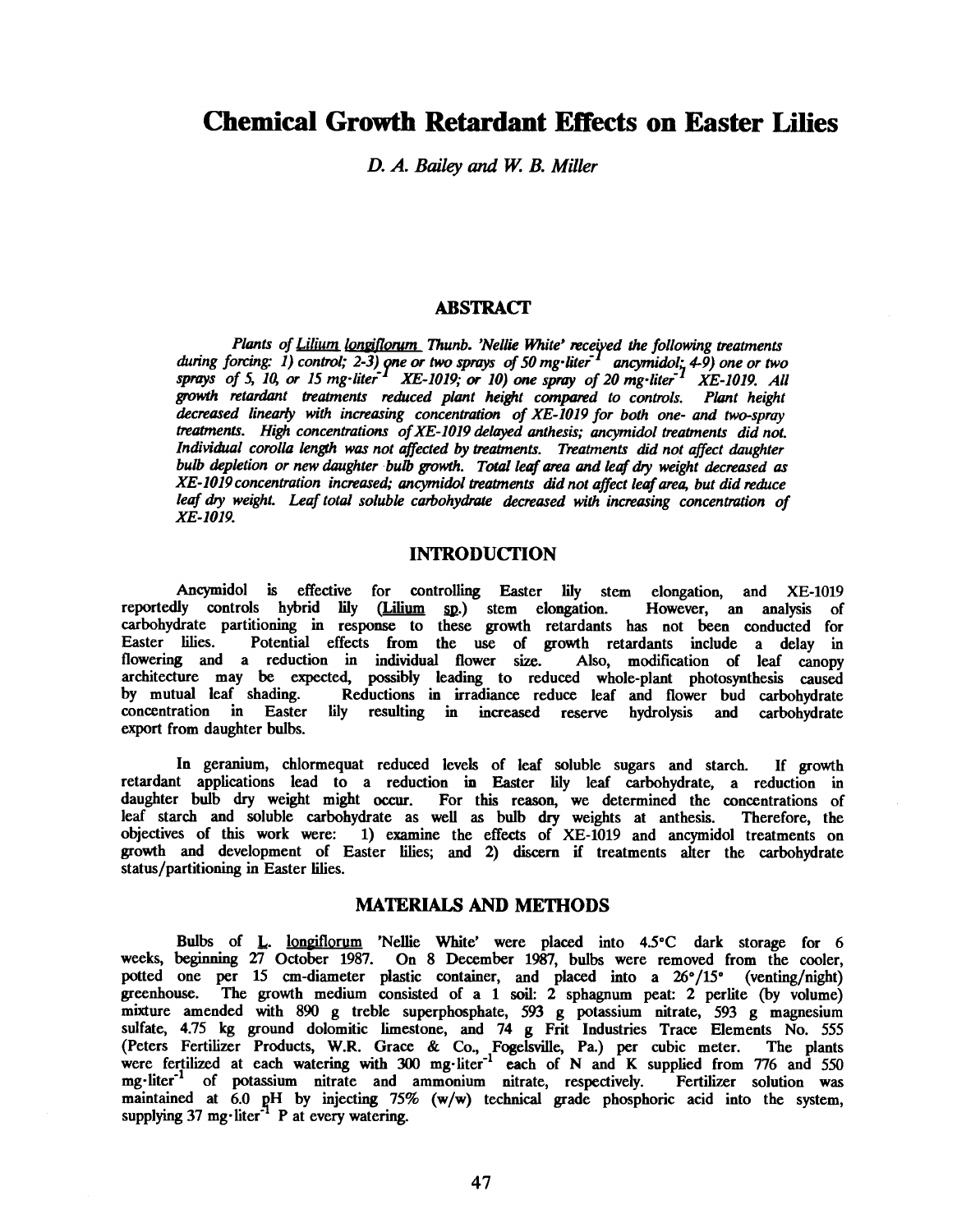Ten plants each received the following treatments: 1) control; 2-3) one or two sprays of 50 mg a.i.-liter<sup>-1</sup> ancymidol; 4-9) one or two sprays of 5, 10, or 15 mg a.i.-liter<sup>-1</sup> XE-1019; and 10) one spray of 20 mg a.i. $\cdot$ liter<sup>-1</sup> XE-1019. The first applications were made on 22 January  $1988$ ; plant shoots averaged  $(\pm$  SD)  $8.0 \pm 0.8$  cm long, at this time. Plants receiving a second spray (trts 3, 5, 7, and 9) averaged a shoot length of  $15 \pm 0.9$  cm when the second application was made. All applications were made spraying 204 ml of solution evenly over 1  $m^2$  of bench area. Plant spacing was 25 x 25 cm; each pot should have received 3.2 ml of spray, using this application method.

Days to visible bud and to anthesis were calculated from the date the bulbs were potted and placed into the greenhouse. Athesis was recorded when the first flower opened. The number of flower buds, plant height (from the soil surface to the top of the inflorescence), and inflorescence length (from the base to the highest point on the inflorescence) were recorded at anthesis. On 31 March 1988, 5 flowering plants from each treatment were harvested for further analysis; number of leaves, total leaf adaxial surface area, stem length to base of inflorescence, length of open flowers, fresh weights of tissues, and dry weights of tissues were recorded for each. Leaf surface area measurements were taken using a LiCor LI -3100 Area Meter (LiCor, Inc. Lincoln, Neb.).

A 20-leaf sample was collected from each plant, frozen in liquid nitrogen, freezedried, and ground through a 20-mesh screen prior to carbohydrate and starch analysis. Soluble carbohydrates were extracted and determined using high performance liquid chromatography. Leaf starch concentration was determined via a glucose oxidase method. Leaf starch concentration was determined via a glucose oxidase method, following amyloglucosidase hydrolysis of the insoluble residue. The corolla length of all flowers that had reached anthesis (average of 3 per plant) was measured from the point of pedicel attachment to the point where tepals reflexed outward. All data were subjected to one -way analysis of variance, and single degree of freedom contrasts were conducted for appropriate comparisons.

#### RESULTS

Days to anthesis, plant height, and inflorescence length all were affected by the growth retardant treatments applied (Table 1). Time required for plants to reach anthesis increased with an increase in XE -1019 dose applied for both one -and two -spray treatments. Ancymidol treatments did not delay anthesis compared to controls whereas  $XE$ -1019 treatments did. No treatment affected the appearance of visible flower buds and plants averaged ( $\ast$  SD)  $83 \pm 5$  days from the start of forcing to the visible bud stage. Plant height (from the soil surface to the top of the inflorescence) decreased with increasing concentration of XE-1019 for both one- and two-spray treatments.

All growth retardant treatments reduced the plant height, as compared to the controls. However, reductions achieved with one spray of 5 or 10 mg a.i. liter<sup>-1</sup> XE-1019 were slight (Table 1). Inflorescence length (from the base to the top of the inflorescence) was less than controls for all growth retardant treatments except for one application of ancymidol or one application of 5 or 10 mg a.i. liter<sup>-1</sup> XE-1019; two-spray treatments resulted in the shortest inflorescence lengths, regardless of chemical applied. None of the chemical treatments inflorescence lengths, regardless of chemical applied. applied affected flower bud number and plants averaged  $6.4 \pm 1.2$  buds at anthesis.

Plants harvested 31 March 1988 did not differ in total leaf number (data not d), and they averaged  $81 + 9$  leaves each. Total leaf area per plant decreased presented), and they averaged  $81 \div 9$  leaves each. linearly as XE-1019 concentration increased for both one- and two-spray treatments (Table<br>2). Ancymidol treatments did not result in a significant reduction in plant leaf area as 2). Ancymidol treatments did not result in a significant reduction in plant leaf area as compared to control plants, but the higher concentrations of XE -1019 did. There was no treatment effect in leaf percent (w:w) water content (data not presented); it averaged 90%  $\pm$  1% for all plants.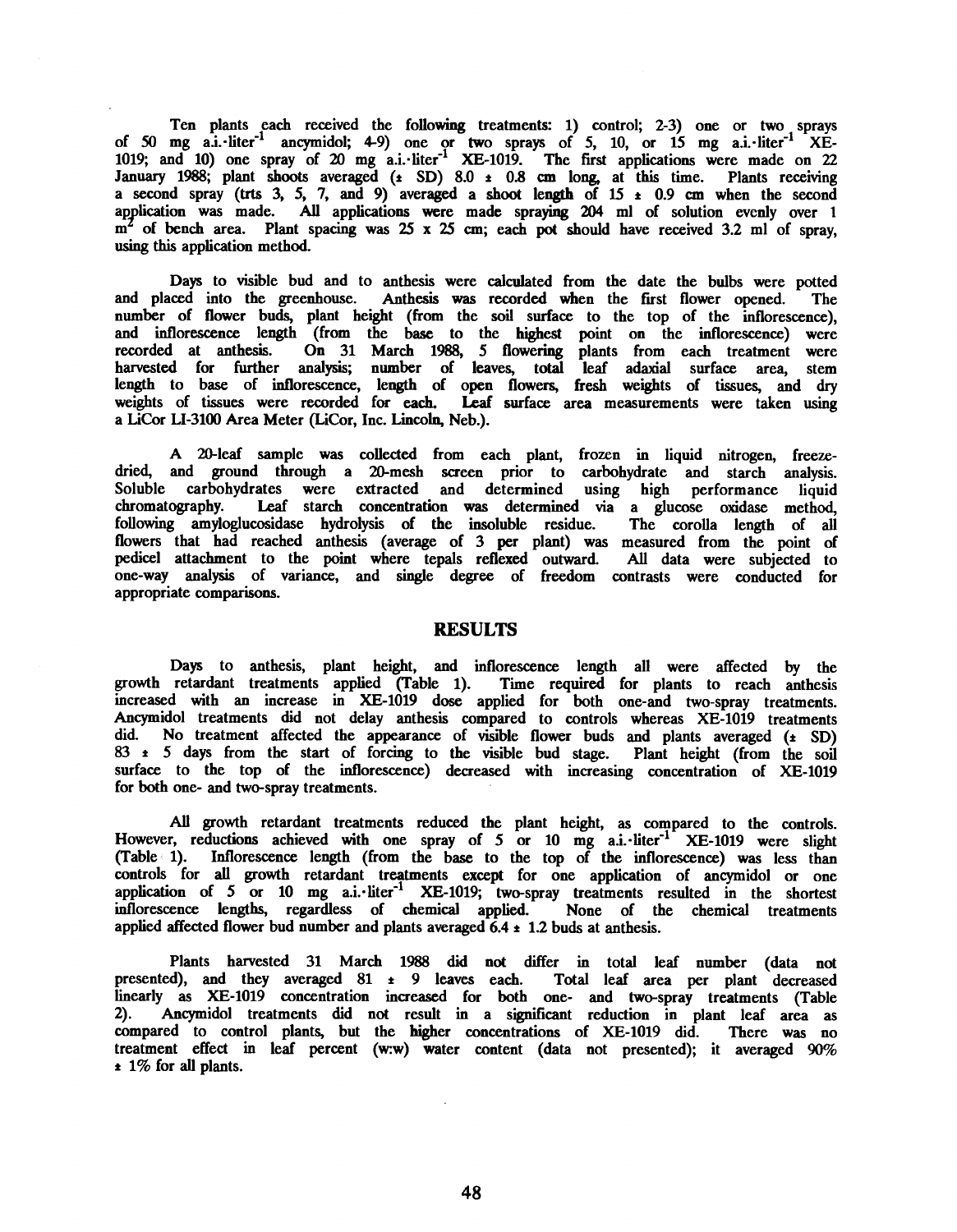Leaf dry weight decreased with increasing concentrations of XE-1019 for both one- and two-spray treatments. Ancymidol treatments also reduced leaf dry weight as compared to Ancymidol treatments also reduced leaf dry weight as compared to controls (Table 2). No treatment difference was measured for specific leaf weight (data not presented), and leaves averaged 60  $\pm$  6 mg·cm<sup>-2</sup> and 7.3  $\pm$  0.7 mg·cm<sup>-2</sup> for fresh specific weight and dry specific weight, respectively. Both stem length and stem dry weight were less for plants in growth retardant treatments than for controls (Table 2). There was no treatment effect on stem percent (w:w) water content (data not presented), and stems averaged  $90\%$   $\pm$  1%. No difference in leaf starch concentration was detected (data not presented), and leaves averaged  $33 \pm 5$  mg of starch per gram of leaf dry weight.

Leaf total soluble carbohydrate concentration was affected by treatment and was reduced in ancymidol and XE-1019 treated plants compared to controls (Table 2). However, a single application of 10 or 15 mg or two applications of 5 mg a.i.  $\text{liter}^{-1}$  XE-1019 did not reduce leaf total soluble carbohydrate concentration. An increase in XE -1019 concentration resulted in a decrease in leaf soluble carbohydrate concentration for two -spray treatments. No treatment effect was evident for individual corolla length (data not presented); corolla length averaged 15  $\pm$  1 cm, regardless of treatment.

No treatment differences were observed for any bulb growth parameters we measured (data not presented). The number of new daughter bulbs, total new daughter fresh and dry weight, and daughter bulb fresh and dry weight averaged 1.6  $\pm$  0.6, 10.7  $\pm$  2.8 g, 2.8  $\pm$  0.7 g, 54.1  $\pm$  8.6 g, and 14.6  $\pm$  2.7 g, respectively.

## DISCUSSION

In this experiment, we examined four visible points of concern for producers: 1) effective control of stem length; 2) effective control of inflorescence length; 3) undesirable reduction in individual corolla size; and 4) undesirable delay in flowering. All chemical treatments did reduce total plant height; however, two-spray treatments were more effective in controlling pedicel elongation, resulting in a shorter inflorescence. When control of pedicel length is desired, multiple applications (applying growth retardants later in the plant's development) should be considered.

No treatment reduced corolla length, suggesting that Easter lily flower elongation is regulated by gibberellins or other factors unaffected by ancymidol and XE -1019 concentrations employed in this experiment. Thus, both stem and inflorescence length can be regulated without adverse effects on individual flower size. From a production standpoint, the only visible disadvantage to treatments employed was an increase in forcing time, especially with the highest concentration of XE -1019 used. However, one spray of 15 mg or two sprays of 5 mg a.i.·liter<sup>-1</sup> XE-1019 effectively controlled plant height without increasing forcing time or reducing foliar soluble carbohydrate concentration.

The high dose XE-1019 treatments reduced the concentration of soluble carbohydrate in Easter lily leaves (Table 2). One explanation for the decrease in leaf carbohydrate may be mutual leaf shading due to altered canopy architecture in treated plants. In our experiment, internode length was reduced 57% as a result of the highest XE -1019 concentration. This reduction could limit light penetration into the canopy, and reduce whole plant photosynthetic rate and photosynthate production. An examination of whole plant photosynthesis related to growth retardant treatments will be necessary to investigate this hypothesis.

Previous work indicated dry weight export from daughter bulbs is enhanced as a result of low leaf carbohydrate concentration. While some growth regulator treatments reduced the concentration of leaf soluble carbohydrate, treatments did not increase export of dry matter from daughter bulbs, or reduce import by new daughter primordia. It is possible that the 25% reduction in leaf carbohydrate observed for the highest concentration of XE -1019 was not large enough to increase export from daughter bulbs. Overall, growth retardant treatments had no effect on bulb reserve depletion or morphological development in our experiment.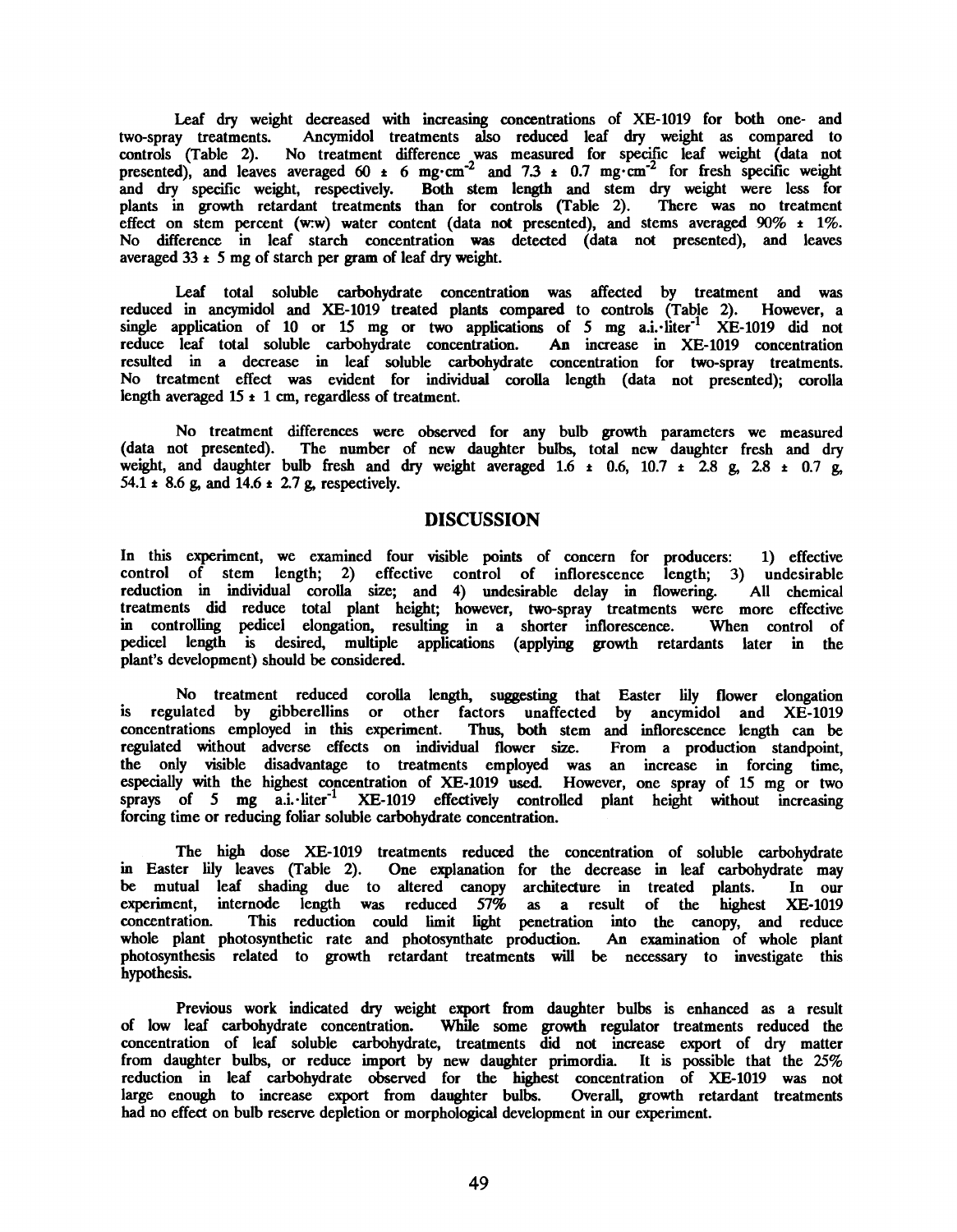|     | Treatment                                      | Days from<br>planting to<br>anthesis | Plant<br>height<br>$\mathbf{C}(\mathbf{C})$ | Inflorescence<br>length<br>$(m)$ $X$ |
|-----|------------------------------------------------|--------------------------------------|---------------------------------------------|--------------------------------------|
|     |                                                | 113                                  | 37.2                                        | 10.7                                 |
| 1)  | Control<br>Ancymidol                           |                                      |                                             |                                      |
| 2)  | 50 mg·liter <sup>-1</sup> , one spray          | 114                                  | 29.9                                        | 10.8                                 |
| 3)  | 50 mg·liter <sup>-1</sup> , two sprays         | 116                                  | 29.4                                        | 9.1                                  |
|     | XE-1019                                        |                                      |                                             |                                      |
| 4)  | 5 mg·liter <sup>-1</sup> , one spray           | 114                                  | 35.3                                        | 10.4                                 |
| 5)  | 5 mg $\cdot$ liter <sup>-1</sup><br>two sprays | 113                                  | 29.0                                        | 9.8                                  |
| 6)  | 10 mg·liter <sup>-1</sup> , one spray          | 115                                  | 34.6                                        | 10.2                                 |
| 7)  | 10 mg·liter <sup>-1</sup> , two sprays         | 117                                  | 27.5                                        | 9.3                                  |
| 8)  | 15 mg·liter <sup>-1</sup> , one spray          | 115                                  | 28.6                                        | 9.4                                  |
| 9)  | 15 mg·liter <sup>-1</sup> , two sprays         | 118                                  | 22.6                                        | 7.1                                  |
| 10) | 20 mg·liter <sup>-1</sup> , one spray          | 121                                  | 21.4                                        | 9.2                                  |
|     | <u>Contrasts</u>                               |                                      |                                             |                                      |
|     | Ancymidol vs. control                          | NSW                                  | ***                                         | NS                                   |
|     | XE-1019 vs. control                            | $\star$                              | ***                                         | $+ +$                                |
|     | One spray XE-1019 linear                       | ***                                  | ***                                         | $\star$                              |
|     | Two sprays XE-1019 linear                      | $\star$                              | ***                                         | ***                                  |
|     |                                                |                                      |                                             |                                      |

Table 1. Effects of ancymidol and XE -1019 on Easter lilies harvested at anthesis."

<sup>z</sup> Based on 10 replications.

y Measured from the soil surface to the tap of the inflorescence.

X Measured from the base to the tap of the inflorescence.

w F -test of contrast or treatment trend is nonsignificant (NS) or significant at 0.05  $\geq$   $\alpha$   $>$  0.01 (\*), 0.01  $\geq$   $\alpha$   $>$  0.001 (\*\*), or at  $\alpha \leq 0.001$  (\*\*\*). One-way analysis of variance F-test significant at  $\alpha \leq 0.001$  for all 3 variables reported.